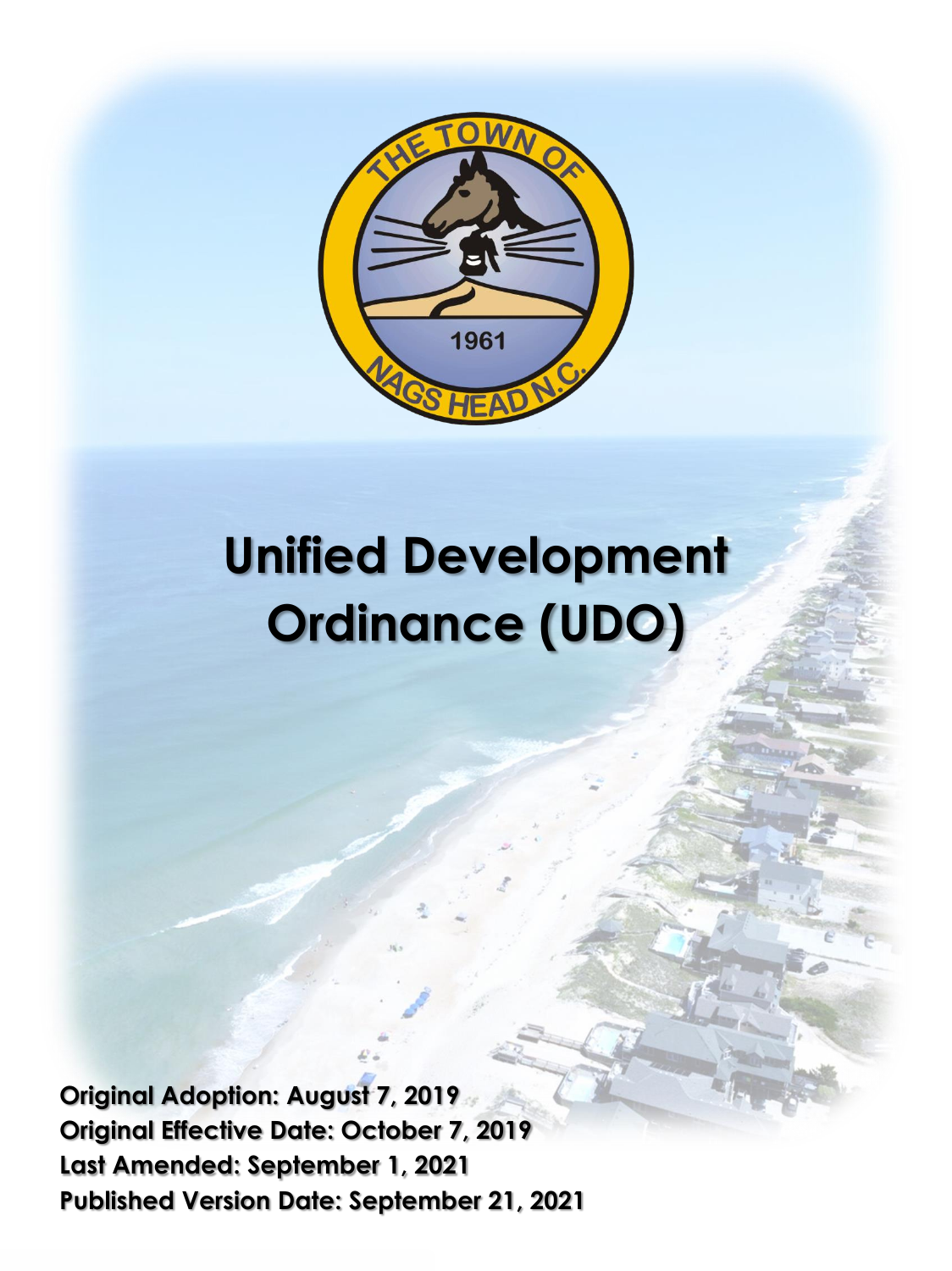## **AMENDMENT HISTORY**

#### **UPDATED SEPTEMBER 21, 2021**

- **August 7, 2019**: **Unified Development Ordinance (UDO) originally adopted** with an effective date of October 7, 2019.
- **September 16, 2019**: Ordinance No. 19-09-011 concerning **Multi-Level Deck Platforms** adopted, effective October 7, 2019; amended Section 6.5, *Classification and Review of Unlisted Uses*, Section 6.5.3, and Appendix A. Definitions, Section A.4., *Definitions*, to add the term Multi-Level Deck Platform and definition therefor.
- **January 8, 2020**: Ordinance No. 20-01-002 concerning **Off-Street Parking** adopted; amended Section 10.14.1., Section 10.15, *Alternative and Reduced Commercial Parking Requirements*, Section 10.92.15., Pedestrian and Bicycle Access/Facilities, and references within the UDO to the amended sections.
- **May 6, 2020**: Ordinance No. 20-05-005 to **correct identified errors**; amended several sections of the UDO to correct numbering, typographical, and similar errors.
- **June 3, 2020**: Ordinance No. 20-06-006 to **establish Tutoring Facility/Learning Center as a new use** and allow the use within the C-2 zoning district.
- **June 3, 2020**: Ordinance No. 20-06-007 to establish provisions for **Temporary Use Permits during declared emergencies**; established Section 4.11.5 and Section 6.4.6., along with other sections and the amendment of related sections.
- **June 3, 2020**: Ordinance No. 20-06-008 to adopt an **updated Flood Damage Prevention Ordinance in association with updated Flood Insurance Rate Maps** for the County and Town, effective June 19, 2020; amendments to related sections were also included for consistency.
- **July 1, 2020**: Ordinance No. 20-07-010 to amend **regulations pertaining to outdoor stands and the goods/services that may be sold therefrom**; amended subsections of Section 7.76, the definition of *outdoor stand*, and Section 10.24.2.8.
- **September 2, 2020**: Ordinance No. 20-09-013 to amend **fill regulations for properties west of NC 12 and SR 1243 and subject to a Base Flood Elevation**; amended subsections of Section 11.5.3.2.
- **September 2, 2020**: Ordinance No. 20-09-014 to **clarify and correct identified errors**; amended several sections of the UDO to correct numbering, typographical, and similar errors.
- **September 2, 2020**: Ordinance No. 20-09-015 to **list Furniture Store as an allowable use in Commercial Mixed-Use designations**; amended Section 7.32.2.
- **January 6, 2021**: Ordinance No. 21-01-001 to establish **reduced corner lot setbacks along unimproved rights-of-way**; amended Section 8.6.3.4.
- **April 7, 2021**: Ordinance No. 21-04-005 to **allow the religious complex use as part of commercial mixed-use use types**; amended Sections 7.32.5. and 7.45.1.
- **April 7, 2021**: Ordinance No. 21-04-006 to **allow the hotel use within the CR zoning district**; amended Section 6.6., Table of Uses and Activities, and Section 7.12.
- **May 5, 2021**: Ordinance No. 21-05-009 to amend requirements pertaining to **electric vehicle battery charging and battery exchange stations**; amended Section 6.6., Table of Uses and Activities, Section 7.17., and associated terms and definitions.
- **May 5, 2021**: Ordinance No. 21-05-010 to amend requirements for **outdoor lighting and lighting for signs**; amended Sections 10.24.2.1., 10.24.2.4., 10.34., 10.37.1., and 10.37.6.2., and added terms and definitions.
- **June 2, 2021**: Ordinance No. 21-06-012 to update the UDO as **required by and for consistency with N.C.G.S. 160D**; amended all articles and appendix of UDO.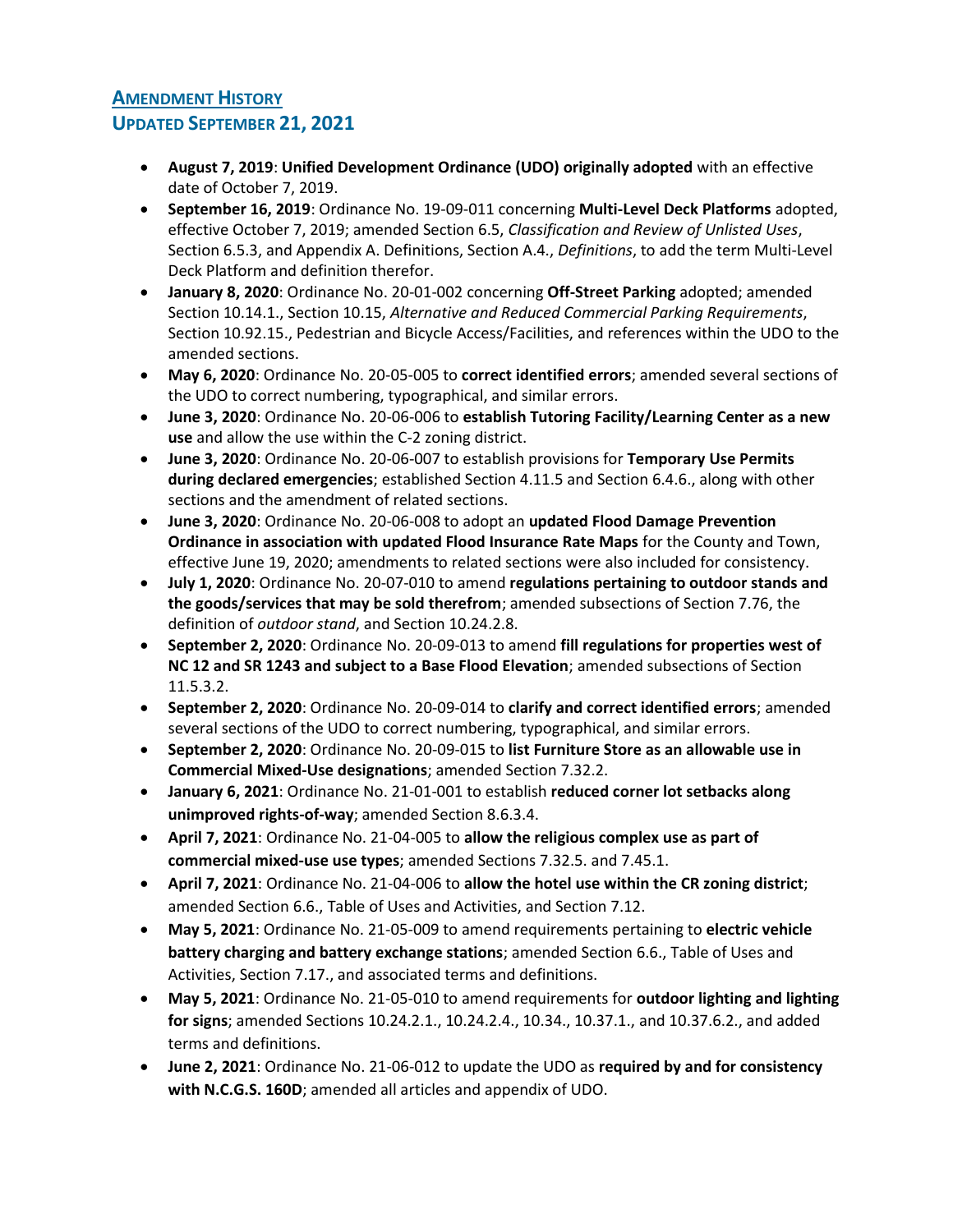- **June 2, 2021**: Ordinance No. 21-06-013 to **exempt lot coverage associated with dumpsters** in certain circumstances; inserted Section 8.6.6.7.6.
- **September 1, 2021**: Ordinance No. 21-09-021 to **exempt lot coverage associated with dumpsters for the collection of recyclables** in certain circumstances; inserted Section 8.6.6.7.7.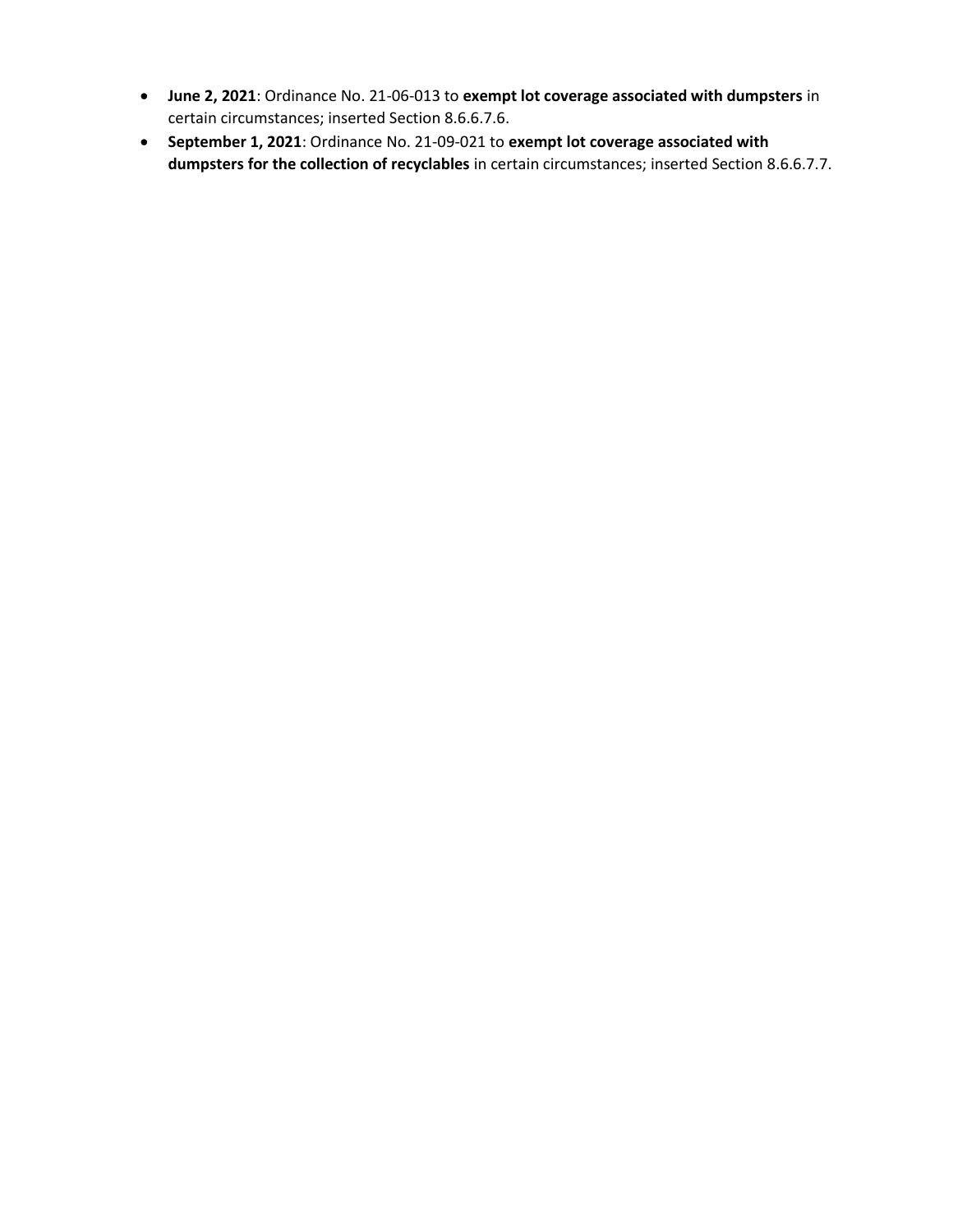### **TABLE OF CONTENTS**

| ARTICLE 2. ADMINISTRATIVE, LEGISLATIVE, & QUASI-JUDICIAL AUTHORITY2-1 |  |
|-----------------------------------------------------------------------|--|
|                                                                       |  |
|                                                                       |  |
|                                                                       |  |
|                                                                       |  |
|                                                                       |  |
|                                                                       |  |
|                                                                       |  |
|                                                                       |  |
|                                                                       |  |
|                                                                       |  |
|                                                                       |  |
|                                                                       |  |
|                                                                       |  |
|                                                                       |  |
|                                                                       |  |
|                                                                       |  |
|                                                                       |  |
|                                                                       |  |
|                                                                       |  |
|                                                                       |  |
|                                                                       |  |
|                                                                       |  |
|                                                                       |  |
|                                                                       |  |
|                                                                       |  |
|                                                                       |  |
|                                                                       |  |
|                                                                       |  |
|                                                                       |  |
|                                                                       |  |
|                                                                       |  |
|                                                                       |  |
|                                                                       |  |
|                                                                       |  |